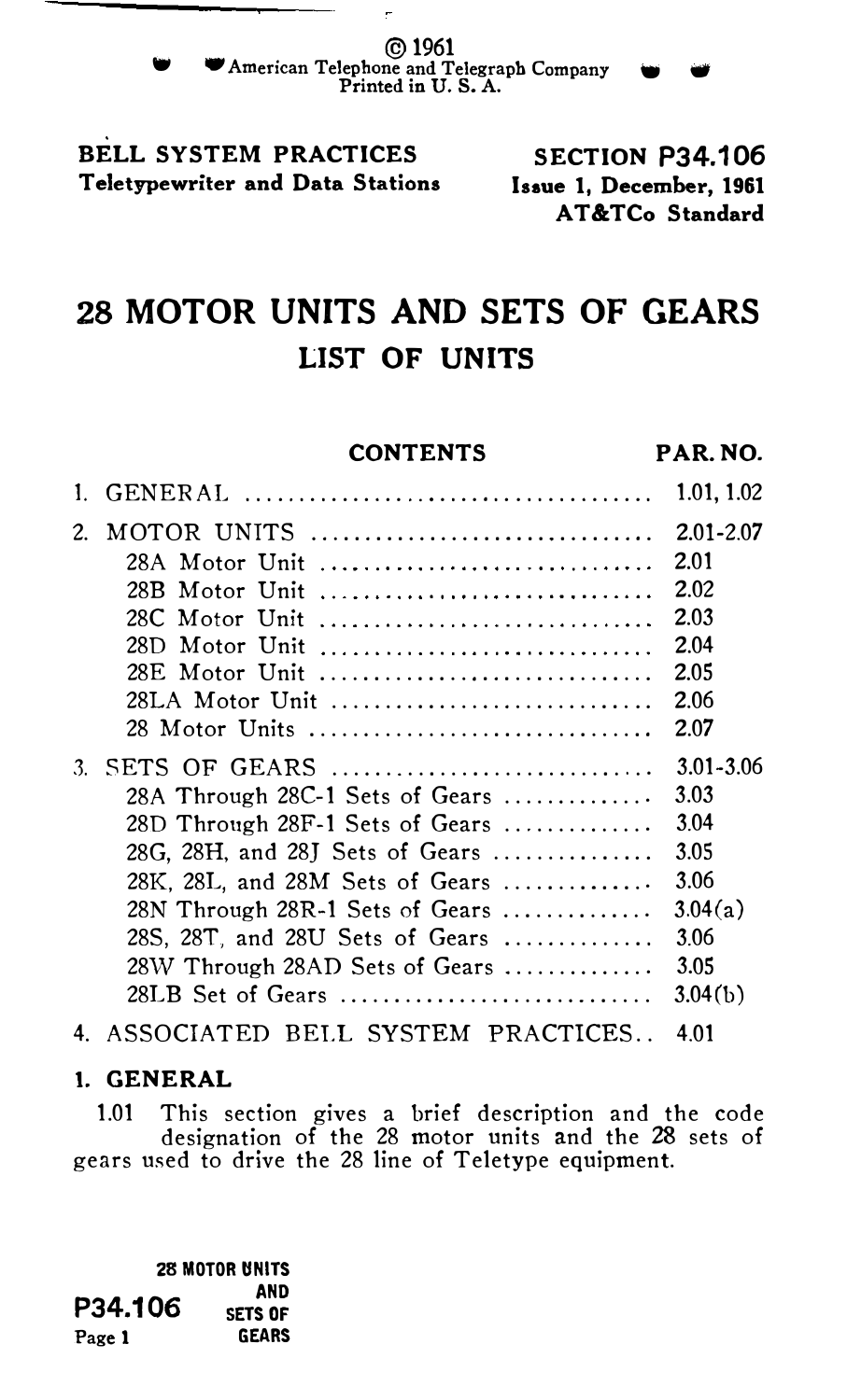1.02 Some of the information contained in this section is also covered in P34.101, P34.102, and P34.104, but will be deleted from those sections when they are next reissued.

## 2. MOTOR UNITS

2.01 28A Motor Unit: This unit is a complete assembly consisting of a 1/20 horsepower synchronous motor and a suitable mounting arrangement. It is used to drive a 28 KSR, 28 RO, a 28 self-contained transmitter-distributor set using a 28E, 28F, 28H, or 28G transmitter-distributor unit, and a 28 typing or nontyping reperforator unit. The motor consists of a 2-pole wound stator with a main running winding and a starting winding, a squirrel-cage type ball-bearing rotor, and a fan. The starting winding is in series with an electrolytic capacitor and with the current-opera ted starting relay contacts. The initial starting current causes the relay to pull up and its contacts close the starting winding circuit. As the motor gains speed, the flow of current through the motor and the relay coil decreases. \Vhen a predetermined current value is reached, the relay armature is released, the relay contacts are opened, and the starting winding is removed from the circuit. A thermal cutout switch fastened to the motor mounting bracket is in series with both the starting and the running windings. If excessive current is drawn by the motor, the thermal cutout switch will open the circuit in order to prevent it from overheating or damaging the motor. The switch may be reset manually after the motor has been allowed to cool. Additional information on the 28A motor unit is given in tabular form in 2.07.

2.02 28B Motor Unit: This unit is a complete assembly consisting of a 1/20 horsepc1wer universal series motor and a suitable mounting arrangement. It is primarily intended to be used to drive a 28 teletypewriter where the available power is 60-cycle nonregulated frequency ac, but can also be used where the available power is de. When this unit is operated on de power, a capacitor resistor assembly is required and should be mounted on the associated electrical service unit. This motor unit is equipped with a centrifugal-type governor and all the necessary components for governing and spark protection circuits. A ground strap is provided between the motor frame and one of the motor unit mounting screws. See 2.07.

2.03 28C Motor Unit: This unit is a complete assembly consisting of a 1/12 horsepower synchronous motor and a suitable mounting arrangement. It is primarily intended to be used to drive a 28 ASR. It is similar to the 28A motor unit except

I I I I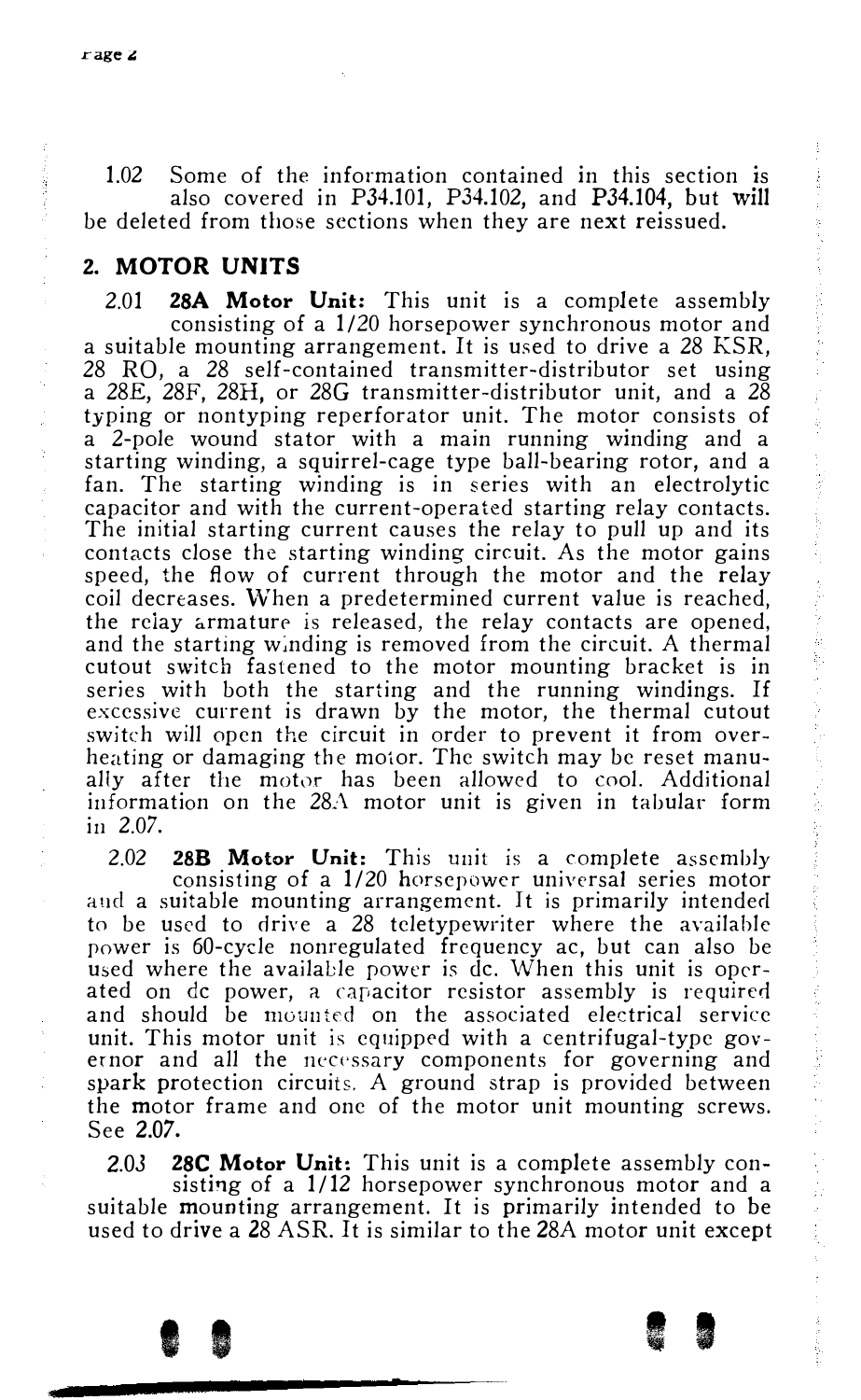it has increased horsepower, a larger starting capacitor, and a heavier duty thermal cutout switch and starting relay. See 2.07.

... ... ... ... ... ... ... ... ... ... ... ... ... ... ... ... ... ... ... ... ... ... ... ... ... ... ... ... ... ... ... ... ... ... ... ... ... ... ... ... ... ... ... ... ... ... ... ... ... ... ... ... ... ... ... ...

Note: The synchronous motor which is a part of the 28-type reperforator-transmitter units is the same as the 28C motor unit except its end shields are turned 180 degrees so that when the motor is mounted its oil holes are upward.

2.04 28D Motor Unit: This unit is a complete assembly consisting of a 1/15 horsepower universal series motor and a suitable mounting arrangement. It is primarily intended to be used to drive a 28 ASR where the available power is 50-60-cyclc nonrcgulated frequency ac, but may be operated on de or 25-cyclc ac by using a suitable capacitor resistor assembly mounted on the associated electrical service unit. The motor is equipped with a centrifugal-type governor and all the necessary components for governing and spark protection circuits. It is also equipped with radio frequency suppressors and has a ground strap between the motor housing and the mounting bracket. See 2.07.

Note: The series motor which is a part of 28-type reperforator-transmitter units is the same as the 28D motor unit except its end shields are turned 180 degrees so that when the motor is mounted its oil holes are upward and the radio frequency suppressors are not included.

2.05 28E Motor Unit: This unit is a complete assembly consisting of a  $1/15$  horsepower series motor and a suitable mounting arrangement. It operates on 48-volt de only and its initial application is to drive a 28 KSR in the 6A switchboard center. It is equipped with a radio frequency suppression filter network and with a centrifugal-type governor with spark protection. See 2.07.

2.06 28LA Motor Unit: This unit is the same as the 28A motor unit except that the capacitor is mounted on the side of the motor instead of beneath it. See 2.07.

28 MOTOR UNITS AND<br>P34.106 SETS OF Page 3 GEARS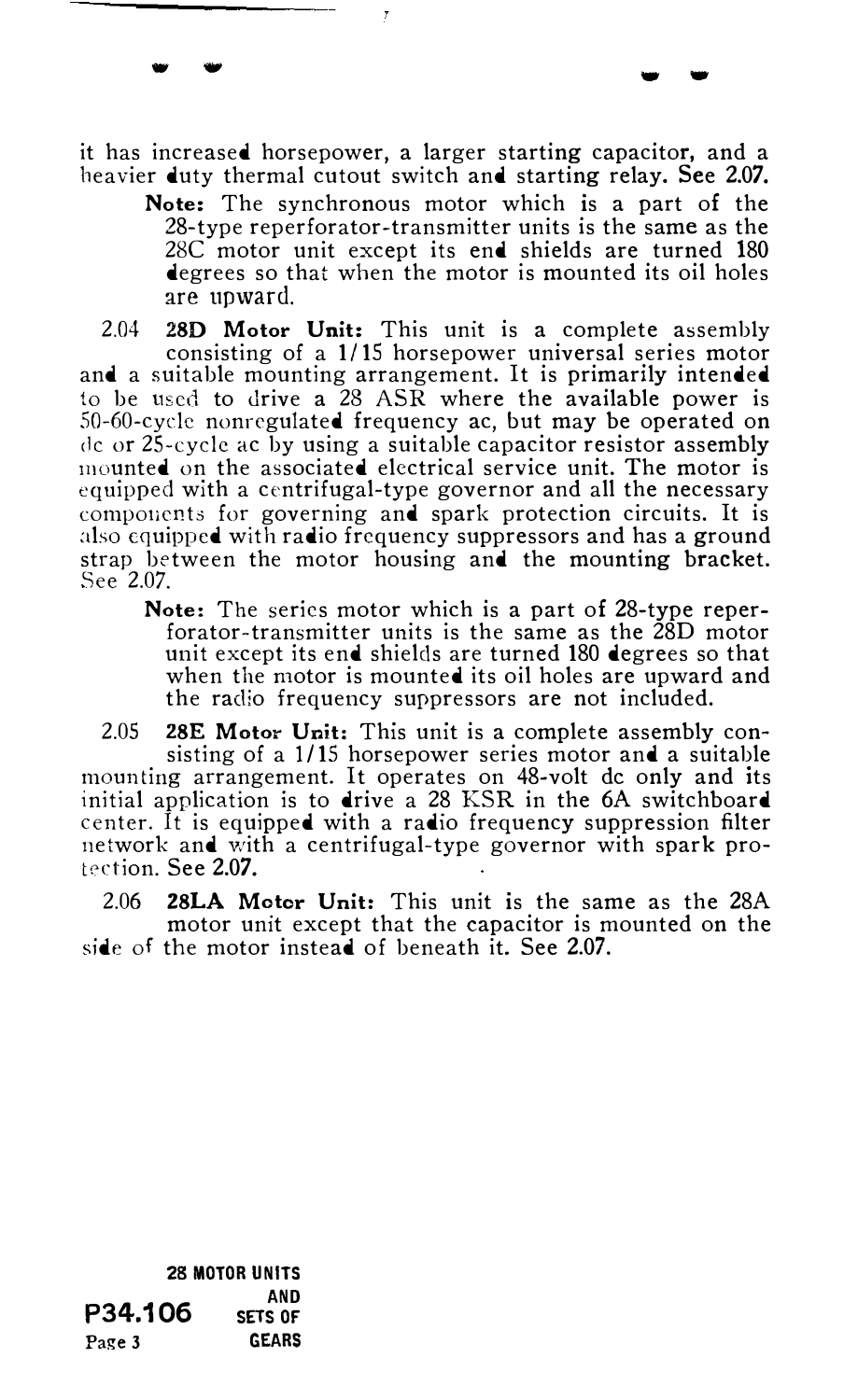| <b>Bell System Code</b>   | 28A and 28LA                                |            | 28B                                                |                         | 28C                                         |                         | 28D                     | 28E                                         |
|---------------------------|---------------------------------------------|------------|----------------------------------------------------|-------------------------|---------------------------------------------|-------------------------|-------------------------|---------------------------------------------|
| Type                      | Svnchronous                                 |            | <b>Universal Series</b>                            |                         | Svachronous                                 |                         | <b>Universal Series</b> | <b>Series</b>                               |
| Input Voltage             | 115 $V \pm 10\%$ ac                         |            |                                                    |                         | 115V $\pm$ 10% ac/dc 115V $\pm$ 10% ac      |                         | 115V $\pm 10\%$ ac      | $48V$ dc                                    |
| Phase                     | Single                                      |            | Single or de                                       |                         | Single                                      | Single                  |                         |                                             |
| Frequency                 | 60 cycles $\pm 0.75\%$                      |            | 50-60 cycles or de                                 |                         | 60 cycles $\pm 0.75\%$                      |                         | 50-60 eveles ac         | --                                          |
|                           |                                             |            | Cycles                                             |                         |                                             |                         | Cycles                  |                                             |
| Input Current<br>(Amps)   |                                             | 50         | 60                                                 | DC                      |                                             | 50                      | 60                      |                                             |
| Starting<br>Running       | 9<br>1.85                                   | 2.7<br>1.4 | 1.9<br>1.2                                         | 1.8 <sup>1</sup><br>0.9 | 13.8<br>2.6                                 | 5<br>2.10               | 4<br>2.1                | 15<br>2.75                                  |
| Power Factor<br>Full Load | 30%                                         | 74%        | 71%                                                |                         | $-1.45%$                                    | $81\%$                  | 79%                     |                                             |
| Watts Input<br>Full Load  | 65                                          | 115        | 95                                                 |                         | $105 \pm 150$                               | 200                     | 190                     | 130                                         |
| Start Capacitor<br>Rating | $43$ mf min                                 |            |                                                    |                         | $170$ mf min                                |                         |                         |                                             |
| Target                    |                                             |            | 4, 6, $\&$ 35 spot                                 |                         |                                             | 4, 6, $\&$ 35 spot      |                         | $4, 6, 8, 35$ spot                          |
| Horsepower                | 1/20                                        | 1/20       |                                                    |                         | 1/12                                        | 1/15                    |                         | (1/15)                                      |
| Speed                     | $3600$ rpm                                  | 3600 rpm   |                                                    |                         | 3600 rpm                                    | 3600 rpm                |                         | 3600 rpm                                    |
| Rotation                  | Counterclockwise<br>viewed from<br>fan end. |            | Counterclockwise<br>viewed from<br>commutator end. |                         | Counterclockwise<br>viewed from<br>fan end. | viewed from<br>fan end. | Counterclockwise        | Counterclockwise<br>viewed from<br>fan end. |

 $-$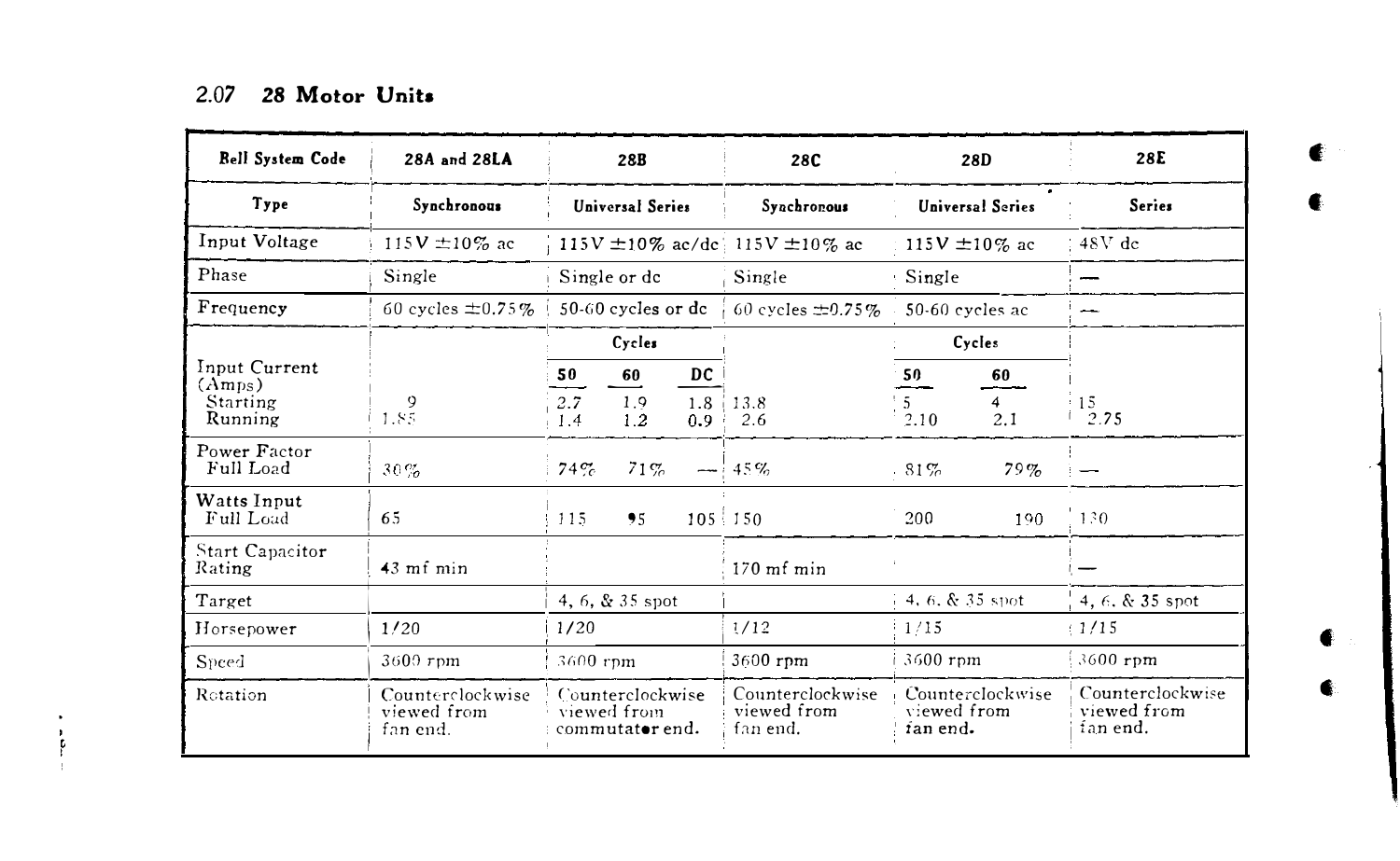#### 3. SETS OF GEARS

... ...

 $3.01$  General: The sets of gears listed below, together with the intermediate gear mechanisms which are a part of the coded apparatus, furnish all the gearing needed for the various units of the 28 line of equipment designed to be operated at a single speed setting of 60, 75, or 100 words per minute. The sets of gears are not considered a part of the coded apparatus they drive, but are coded separately, and therefore must be ordered separately.

-...

3.02 Certain items of the 28 line of equipment are provided with a 3-speed gearshift mechanism to permit operation at 60, 75, or 100 words per minute, and in these cases the gears are a part of the coded apparatus and are not coded separately. The 28A and 28D typing reperforator bases, the 28LA tape teletypewriter base, and all of the reperforator-transmitter units designed to receive and/ or transmit at 60, 75, or 100 words per minute have a gearshift mechanism. The gears are also a part of those reperforator-transmitter units designed to receive and transmit at 200 words per minute.

3.03 28 KSR and 28 RO: The 28A, 28B, and 28C sets of gears for use with the 28 keyboard send-receive and receiving-only teletypewriters are made with a steel pinion and a fiber driven gear. The 28A-1, 28B-1, and 28C-1 sets of gears are made of nylon and are available for use where quiet operation is desired.

| <b>Bell System Codes</b><br>for Sets of Gears | Teletype No. | Speed<br>(WPM) |  |
|-----------------------------------------------|--------------|----------------|--|
| 28A                                           | TP151060     | 60             |  |
| $28A-1$                                       | TP161293     | 60             |  |
| 28 <sub>R</sub>                               | TP151075     | 75             |  |
| $28B-1$                                       | TP161294     | 75             |  |
| 28C                                           | TP151100     | 100            |  |
| $28C-1$                                       | TP161295     | 100            |  |

3.04 28 ASR: The sets of gears for the 28 ASR drive the typing unit, the transmitter-distributor unit, and the punch mechanism of the perforator-transmitter-base. Originally the gears for the 28 ASR were made with a steel pinion and fiber driven gears. They were coded as the 28D, 28E, and 28F sets of gears and have now been replaced by the 28D-1, 28E-1, and 28F-1 sets of gears respectively, which are made of nylon.

28 MOTOR UNITS AND SETS OF GEARS P34.106 Page 5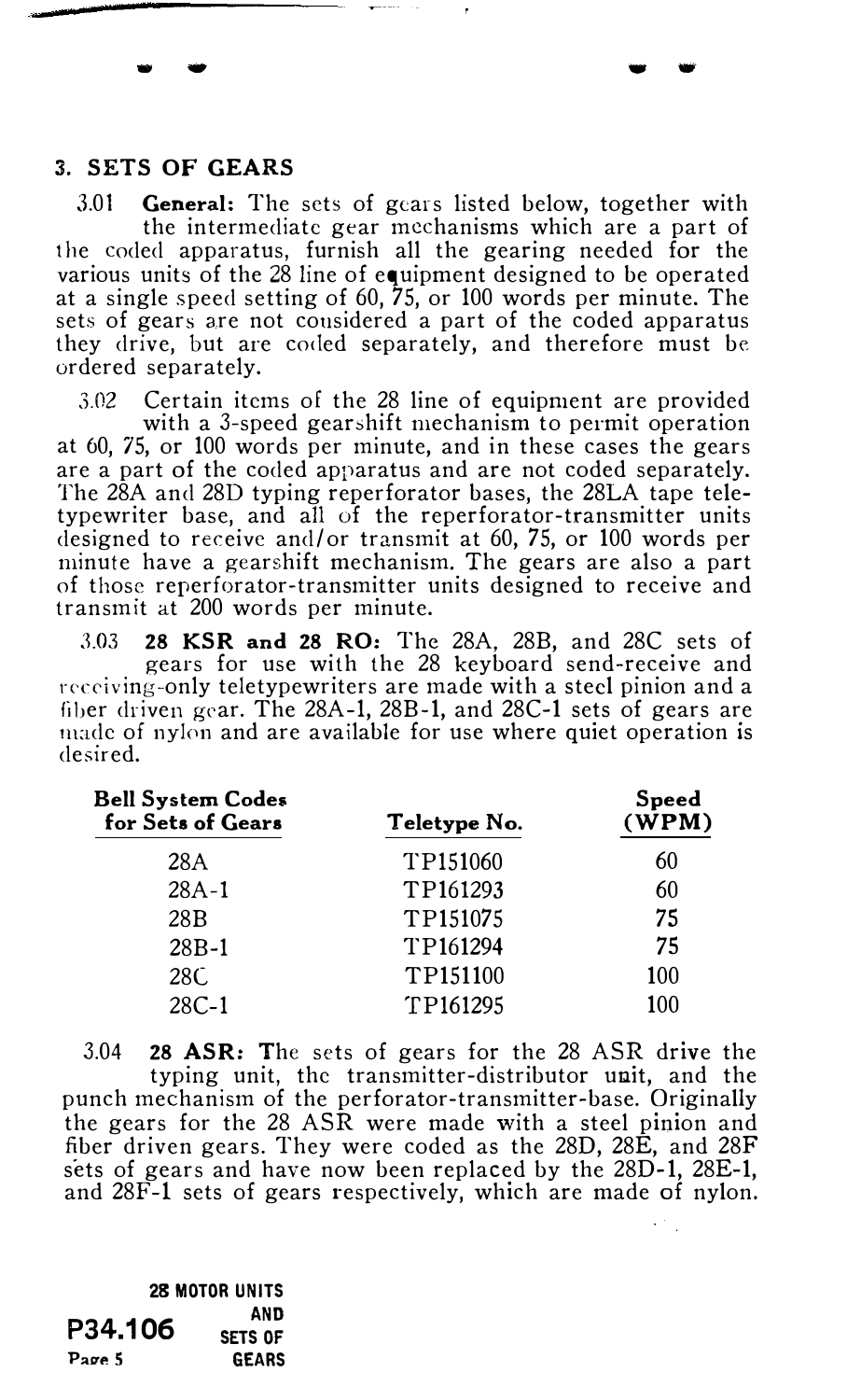| <b>Bell System Codes</b><br>for Sets of Gears | Teletype No. | <b>Speed</b><br>(WPM) |  |
|-----------------------------------------------|--------------|-----------------------|--|
| $28D-1$                                       | TP164583     | 60                    |  |
| $28F - 1$                                     | TP164584     | 75                    |  |
| $28F-1$                                       | TP164585     | 100                   |  |

 $\alpha_{\rm eff} = 1$ 

(a) 28D and 28F Perforator-Transmitter-Base: When the perforator-transmitter-base of the 28 ASR is equipped with a typing or a nontyping reperforator, additional gears are needed to drive the selector mechanism. The 28N, 28P, and 28R sets of gears formerly used with these bases, have been replaced by the following sets of gears made of nylon.

| <b>Bell System Codes</b><br>for Sets of Gears | Teletype No. | <b>Speed</b><br>(WPM) |
|-----------------------------------------------|--------------|-----------------------|
| 28N-1                                         | TP163023     | 60                    |
| 28P-1                                         | TP163024     | 75                    |
| $28R - 1$                                     | TP163025     | 100                   |

 $(b)$  28LA Perforator-Transmitter-Base: When a 28 ASR is equipped with this perforator-transmitter-base which has a multimagnet reperforator, the following set of gears is required.

| <b>Bell System Codes</b><br>for Sets of Gears | Teletype No. | Speed<br>$(\mathbf{W} \mathbf{P} \mathbf{M})$ |  |
|-----------------------------------------------|--------------|-----------------------------------------------|--|
| 28L <sub>B</sub>                              | TP144993     | 100                                           |  |

Note: In order to connect the 28LA perforator-transmitter-base to the transmitter-distributor base, a TP163598 set of gears is required.

(c) 28H Perforator-Transmitter-Base: \Vhen a 28 ASR is equipped with a 28H perforator-transmitter-base, no additional gears are required since the perforator-transmitter-base has a 2-speed gearshift.

3.05 28 Self-contained Transmitter-Distributor Sets: The 28G and 28H transmitter-distributor mounting and cover assemblies designed to mount a single transmitter-distributor unit and the 28J and 28K transmitter-distributor bases designed to mount three transmitter-distributor units each, use the following gears :

• • . ..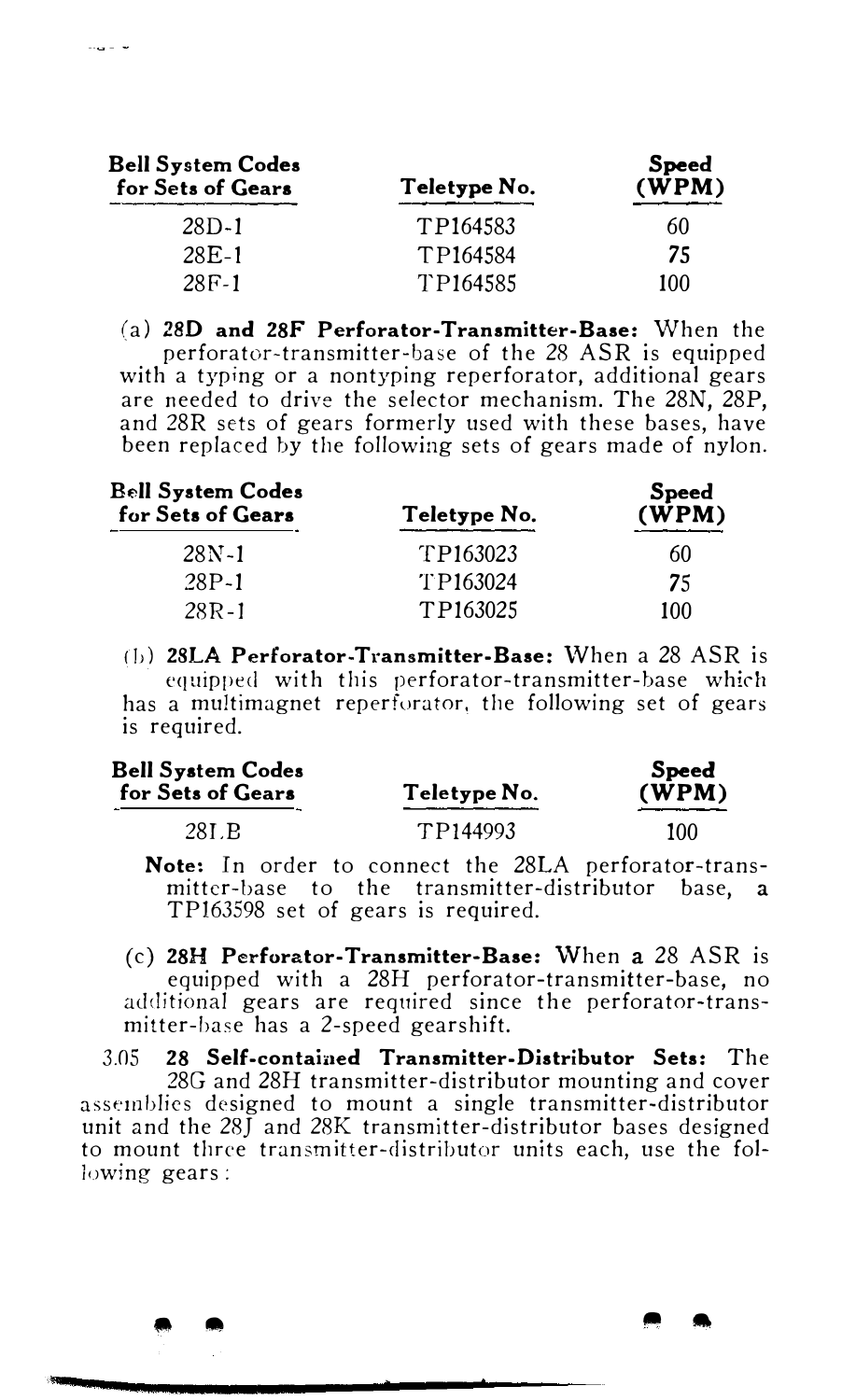| <b>Bell System Codes</b><br>for Sets of Gears |            | Teletype No.                                           |     | Speed<br>(WPM) |  |
|-----------------------------------------------|------------|--------------------------------------------------------|-----|----------------|--|
|                                               | Assemblies | 28G and 28H Transmitter-Distributor Mounting and Cover |     |                |  |
|                                               | 28G        | TP156658                                               | 60  |                |  |
|                                               | 28H        | TP156728                                               | 75  |                |  |
|                                               | 28 I       | TP156659                                               | 100 |                |  |
|                                               |            | 28J Transmitter-Distributor Base                       |     |                |  |
|                                               | 28W        | TP173098                                               | 60  |                |  |
|                                               | 28Y        | TP173101                                               | 75  |                |  |
|                                               | 28AA       | TP173104                                               | 100 |                |  |
|                                               |            | 28K Transmitter-Distributor Base                       |     |                |  |
|                                               | 20 Y D     | エロ172747                                               | £Ω  |                |  |

.. ""

| 28AB | TP172767 | 60  |
|------|----------|-----|
| 28AC | TP172770 | 75  |
| 28AD | TP172773 | 100 |

 $3.06$  28 Typing Reperforator Bases: As stated in 3.02, the 28A and 28D typing reperforator bases are each equipped with a 3-speed gearshift and the gears are a part of the coded hase, However, for the 28B and 28C typing reperforator bases it is necessary to usc the coded sets of gears listed below.

| <b>Bell System Codes</b><br>for Sets of Gears | Teletype No. | Speed<br>(WPM) |  |
|-----------------------------------------------|--------------|----------------|--|
| 28B Typing Reperforator Base                  |              |                |  |
| 28K                                           | TP161680     | 60             |  |
| 28L                                           | TP162213     | 75             |  |
| 28M                                           | TP162217     | 100            |  |
| 28C Typing Reperforator Base                  |              |                |  |
| 28S                                           | TP161811     | 60             |  |
| 28T                                           | TP161812     | 75             |  |

TP161813

100

 $\ddot{\phantom{a}}$ 

|         | <b>28 MOTOR UNITS</b> |  |  |
|---------|-----------------------|--|--|
| P34.106 | AND<br><b>SETS OF</b> |  |  |
| Page 7  | <b>GEARS</b>          |  |  |

28U

- ...